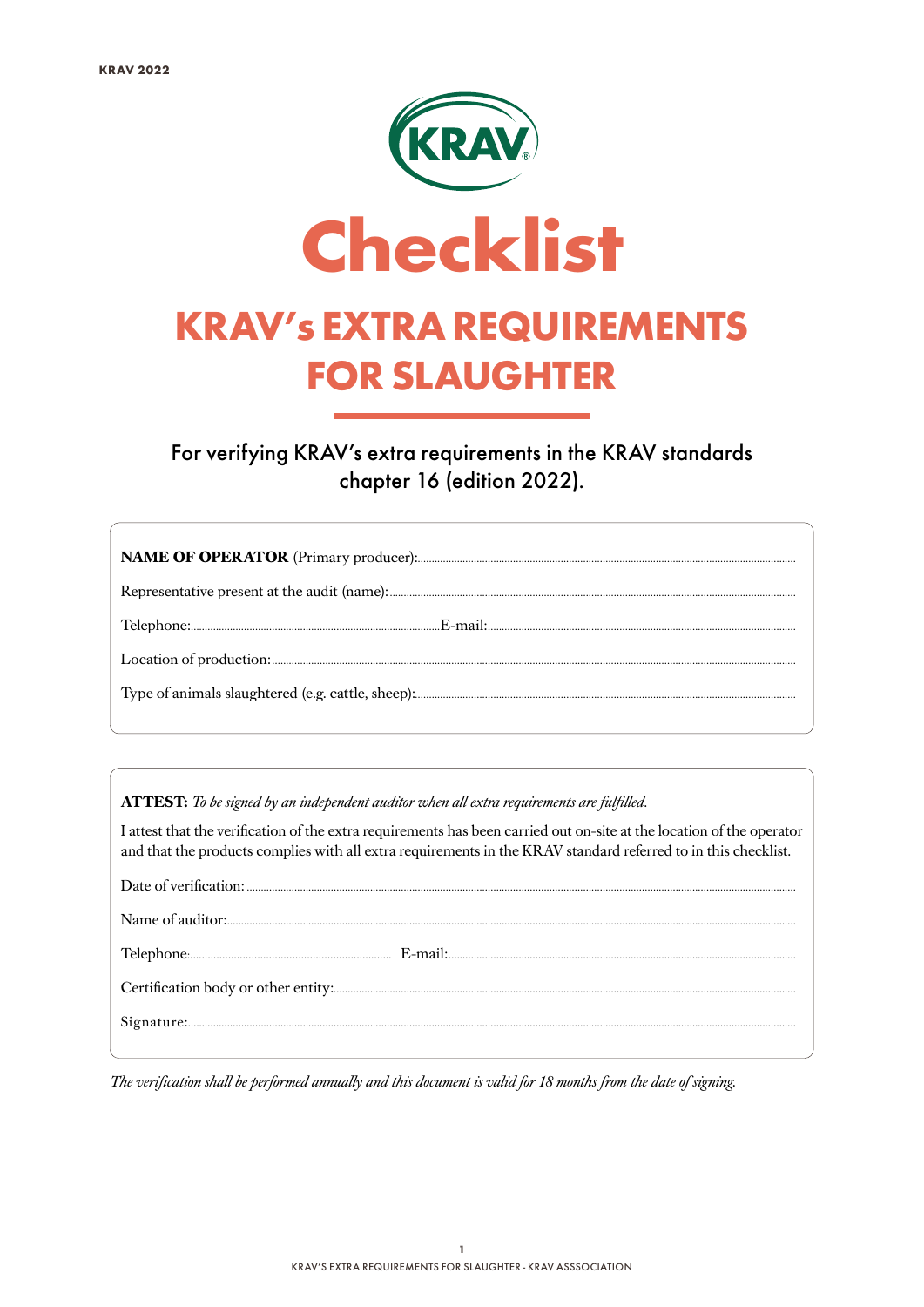### WAYS TO VERIFY THE EXTRA REQUIREMENTS

This checklist shall be used to verify KRAV´s extra requirements in chapter 16 for the type of production mentioned above.

A prerequisite is that the operator is certified according to Regulation (EU) 2018/848 or to equivalent production rules in accordance with Article 33 in (EU) 2018/848. The product shall always be accompanied by a valid EU-certificate.

You will find more information about KRAVs extra requirements at our webpage: *[www.krav.se](www.krav.se/en/for-companies/extra-requirements-for-all-products/)* and the KRAV Standards at: *[www.krav.se/en/standards](https://www.krav.se/en/standards)*

The checklist shall be filled in and signed either by:

1. A person working as auditor at a certification body accredited for organic certification.

or

2. A person with experience from auditing according to standards for organic production or social responsibility, assigned by a KRAV-certified importer. It must be done by a person outside the company that is being audited.

KRAV has verification agreements with a number of certification bodies that can offer verification of KRAVs Extra Requirements, although any accredited Certification Body can use the checklists.

You will find a list of certification bodies with verification agreements here: *[www.krav.se](https://www.krav.se/en/asset/certification-bodies-with-verification-agreement/)*

The Operator must not use the KRAV-label, or state that the production is KRAV-certified. He or she can only state that KRAV´s extra requirements in chapter 16 (for the type of production that the checklist covers) have been verified.

The checklist is only valid as verification when all extra requirements are fulfilled. When asked for, the verification notes under each question, must be filled in.

For questions please contact: *[food@krav.se](mailto:food%40krav.se?subject=From%20extra%20requirements)*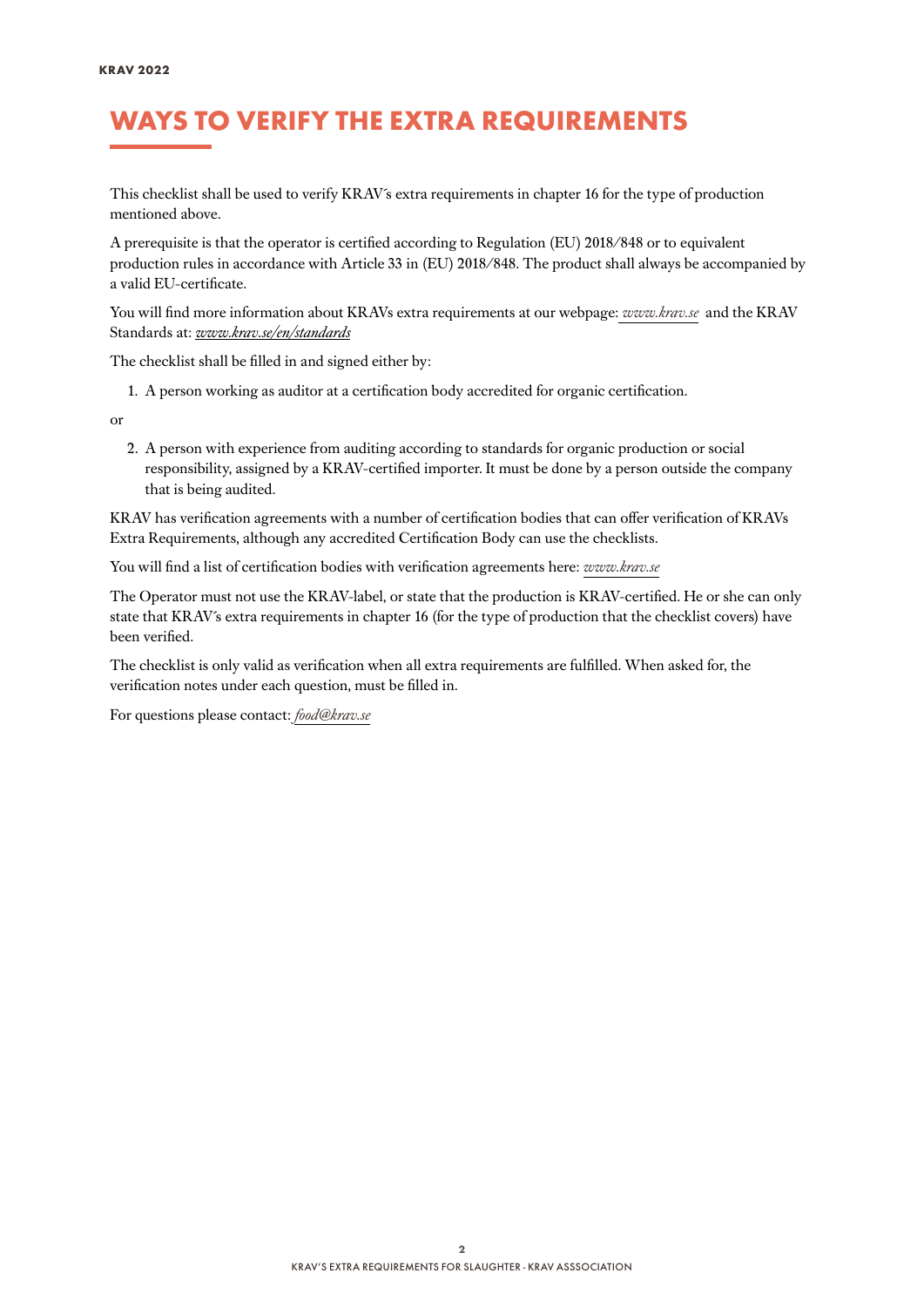# 16.8.4 EXTRA REQUIREMENTS FOR SLAUGHTER

|                                                                                                                                                                                                                                                                                              | Fulfilled | Not fulfilled |
|----------------------------------------------------------------------------------------------------------------------------------------------------------------------------------------------------------------------------------------------------------------------------------------------|-----------|---------------|
| • All handling including transport in connection with slaughter must be carried<br>out calmly and with dignity and with a minimum of physical and psychic stress<br>for the animals.                                                                                                         |           |               |
|                                                                                                                                                                                                                                                                                              |           |               |
| • There must be live inspection by a veterinarian of animals that are to be<br>KRAV-labelled. Animal carcasses or animals during live inspection observed<br>to have been subject to deficient animal protection cannot be labelled.                                                         |           |               |
|                                                                                                                                                                                                                                                                                              |           |               |
| · Established groups of animals must be kept together during transport, barn<br>boarding and stunning. Separate animal groups must be kept apart, so that they<br>do not worry each other. During waiting periods animals must be given adequate<br>amounts of roughage and access to water. |           |               |
|                                                                                                                                                                                                                                                                                              |           |               |
| · Animals' natural behaviour must be made use of while herding them,<br>for example by keeping a group together, allowing animals to go from dark<br>to light and to follow a leader animal.                                                                                                 |           |               |
|                                                                                                                                                                                                                                                                                              |           |               |
| · Use of electric prods is prohibited or other forms of hard herding is prohibited.                                                                                                                                                                                                          |           |               |
|                                                                                                                                                                                                                                                                                              |           |               |
| • Each animal must be stunned before slaughter and the effect of stunning<br>must be checked for each individual animal. This must be done immediately<br>after stunning and before bleeding.                                                                                                |           |               |
|                                                                                                                                                                                                                                                                                              |           |               |
|                                                                                                                                                                                                                                                                                              |           |               |

*..........................................................................................................................................................................................................................................................*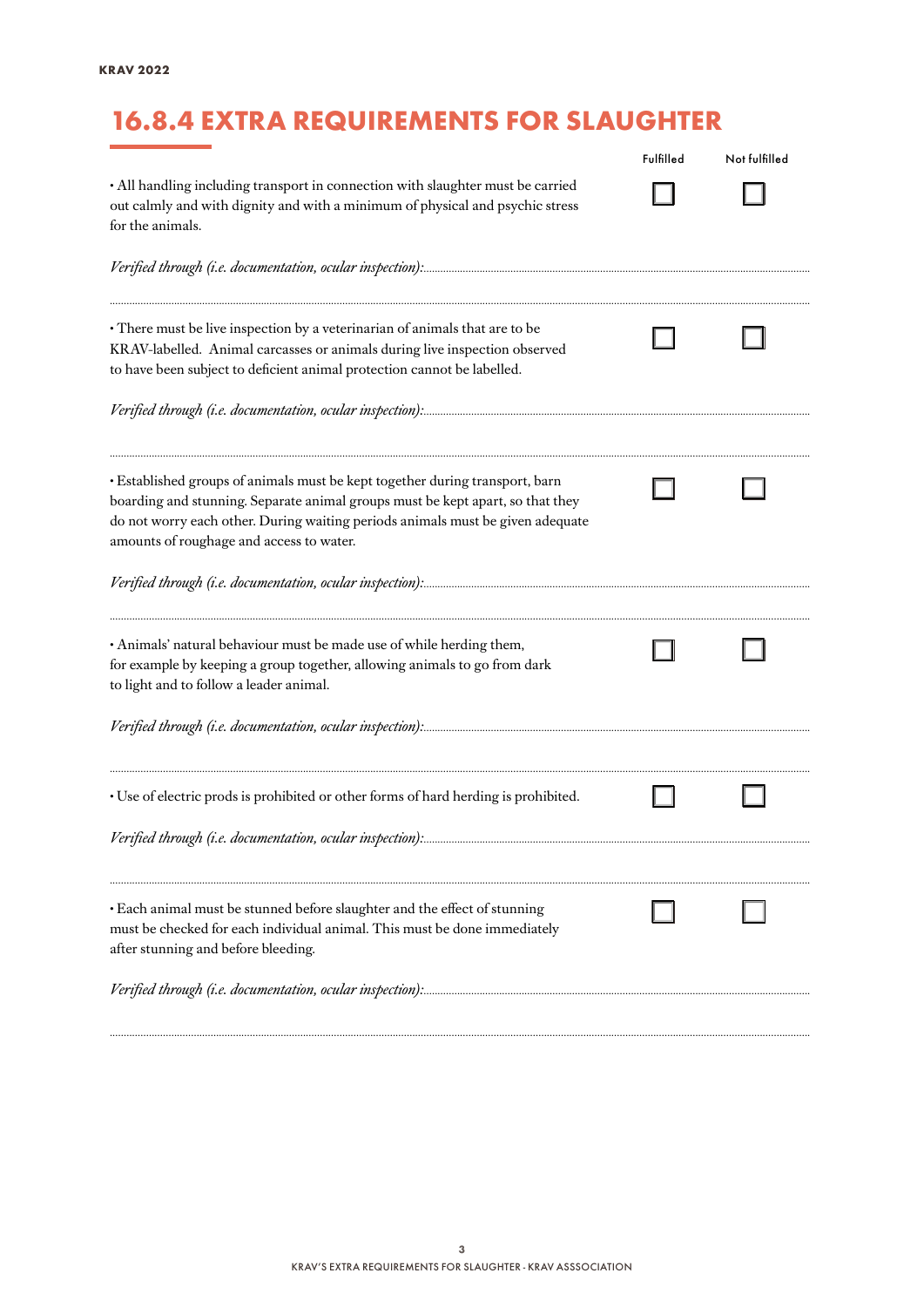## SOCIAL RESPONSIBILITY IN THE SLAUGHTERHOUSE

The production, including primary production, takes place in the European Union, the EEA area, Switzerland, UK, USA, Canada, Australia, New Zealand or Japan.

The operator has less than 10 employees, and are exempt from the documentation requirement.

The operator is certified according to a KRAV recognized standard for social responsibility or evaluated according to a KRAV recognized system for supplier evaluation. (Certificate or corresponding document shall be sent to the buyer.)

*If any of the conditions above are fulfilled, you do not have to fill in the checklist for social responsibility below.*

#### 16.4 SOCIAL RESPONSIBILITY – CHECKLIST

|                                                                                                                                                                                                                                                                                                               | Fulfilled | Not fulfilled |
|---------------------------------------------------------------------------------------------------------------------------------------------------------------------------------------------------------------------------------------------------------------------------------------------------------------|-----------|---------------|
| 16.4.2 National legislation on labour law must be complied with.                                                                                                                                                                                                                                              |           |               |
|                                                                                                                                                                                                                                                                                                               |           |               |
| 16.4.3 Products cannot be KRAV-certified if there are human rights violations<br>associated with the production. Activities where production takes place must<br>comply with the ILO core conventions, the UN Convention on the Rights of the<br>Child, and the UN Universal Declaration of Human Rights. (K) |           |               |
|                                                                                                                                                                                                                                                                                                               |           |               |
| 16.4.4 Forced or involuntary labour is prohibited.                                                                                                                                                                                                                                                            |           |               |
| 16.4.5 Employees must be treated equally, provided with the same opportunities<br>and not be subjected to discrimination.                                                                                                                                                                                     |           |               |
|                                                                                                                                                                                                                                                                                                               |           |               |
| 16.4.6. It is prohibited to employ children under 15 years of age. (K)<br>ILO's exception for limited extra work in accordance with ILO convention 138 applies.<br>Verified through (e.g. documentation, ocular inspection, worker interviews):                                                               |           |               |
|                                                                                                                                                                                                                                                                                                               |           |               |

*..........................................................................................................................................................................................................................................................*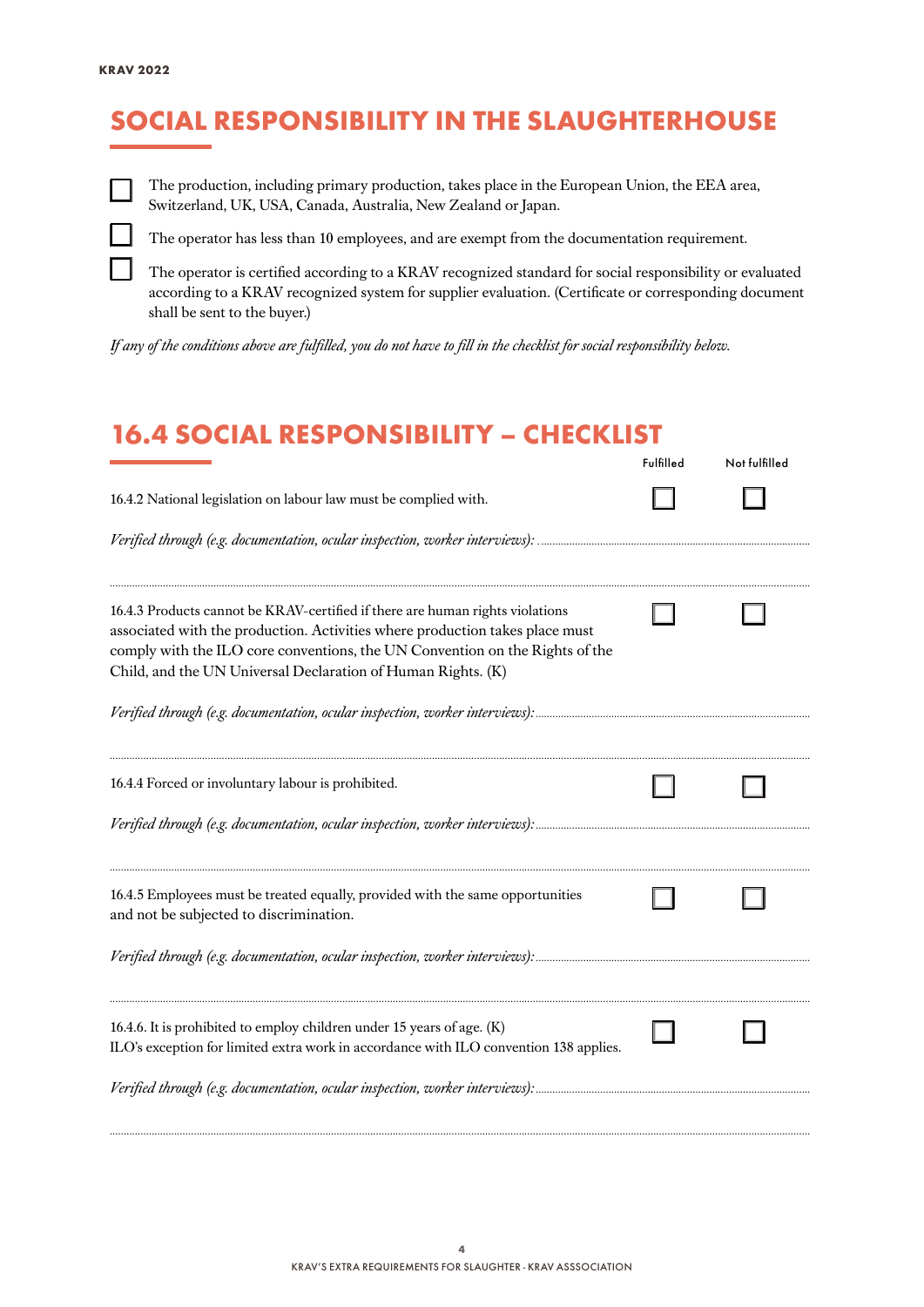## 16.4 SOCIAL RESPONSIBILITY – CHECKLIST

|                                                                                                                                                 | Fulfilled | Not fulfilled |
|-------------------------------------------------------------------------------------------------------------------------------------------------|-----------|---------------|
| 16.4.7 When child and young employees under 18 years of age are hired, it must<br>be ensured that:                                              |           |               |
| the work is not harmful to their health or development<br>the number of hours or scheduling of work does not affect<br>their school attendance. |           |               |
|                                                                                                                                                 |           |               |
| 16.4.8. Employees must have the opportunity to organize and the right<br>to collective bargaining.                                              |           |               |
|                                                                                                                                                 |           |               |
| 16.4.9. Employers must comply at the least with the alternative which follows that<br>most benefits employees:                                  |           |               |
| the statutory minimum wage in each respective country or<br>the industry standard implemented through collective bargaining<br>agreements.      |           |               |
|                                                                                                                                                 |           |               |
| 16.4.10. National legislation regarding working hours and overtime<br>must be complied with.                                                    |           |               |
|                                                                                                                                                 |           |               |
| 16.4.11. The work environment must be safe and not present a health risk.                                                                       |           |               |
|                                                                                                                                                 |           |               |
| 16.4.12. All employees must have a binding employment contract.                                                                                 |           |               |
|                                                                                                                                                 |           |               |

*..........................................................................................................................................................................................................................................................*